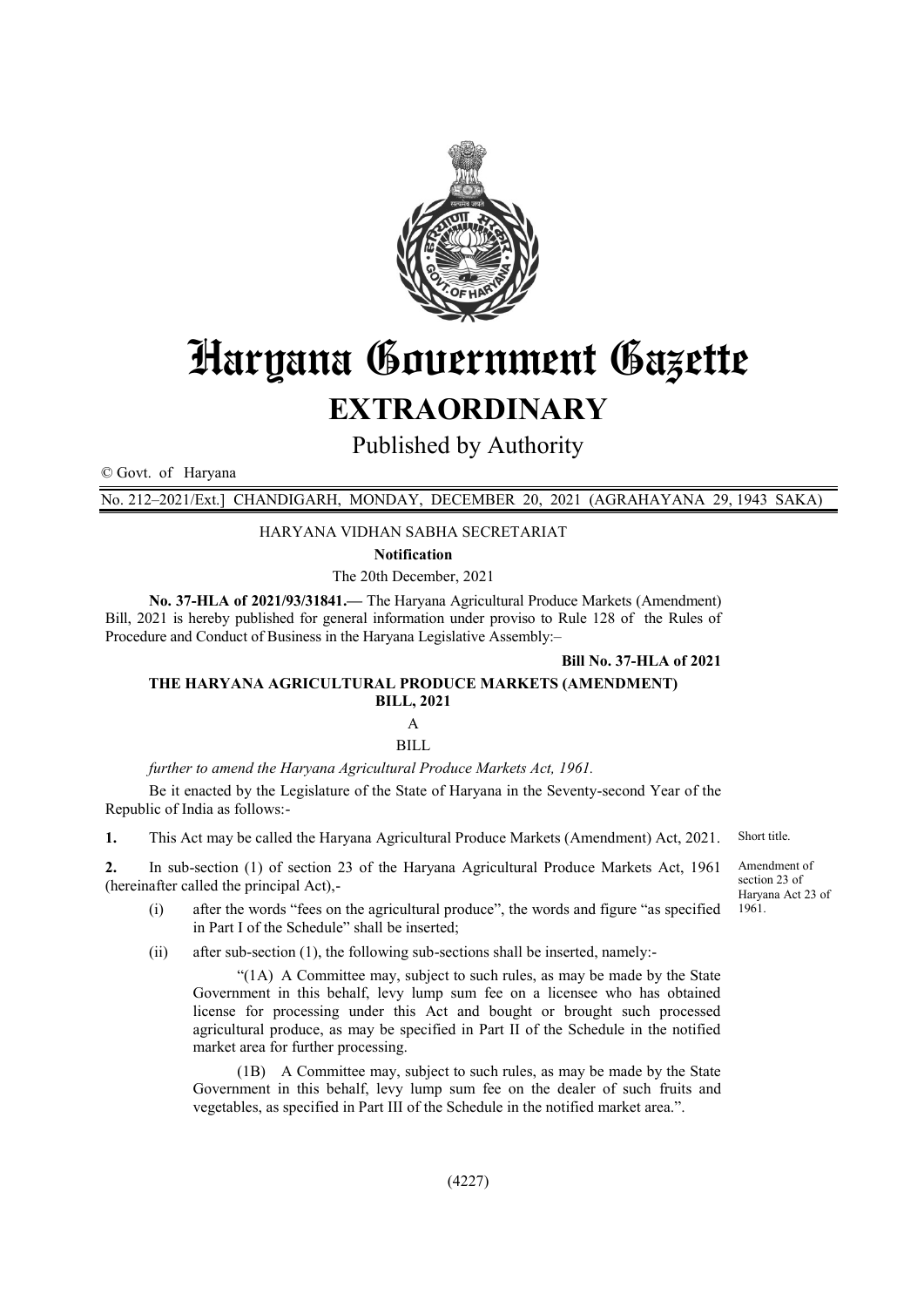Amendment of Schedule to Haryana Act 23 of 1961.

**3.** In the Schedule to the principal Act,–

(i) for the words, figures and brackets "[See section  $2(a)$  and section 38]", the following words, figures and brackets shall be substituted, namely:–

"[see sections  $2(a)$ ,  $23$  and  $38$ ]

Part I

[see section 23 $(1)]$ ";

(ii) after Part I and entries thereunder, the following heading shall be added, namely:–

"Part II

### [see section 23  $(1A)$ ]";

(iii) after Part II, the following heading shall be added, namely:–

"Part III

[see section 23 (1B)]".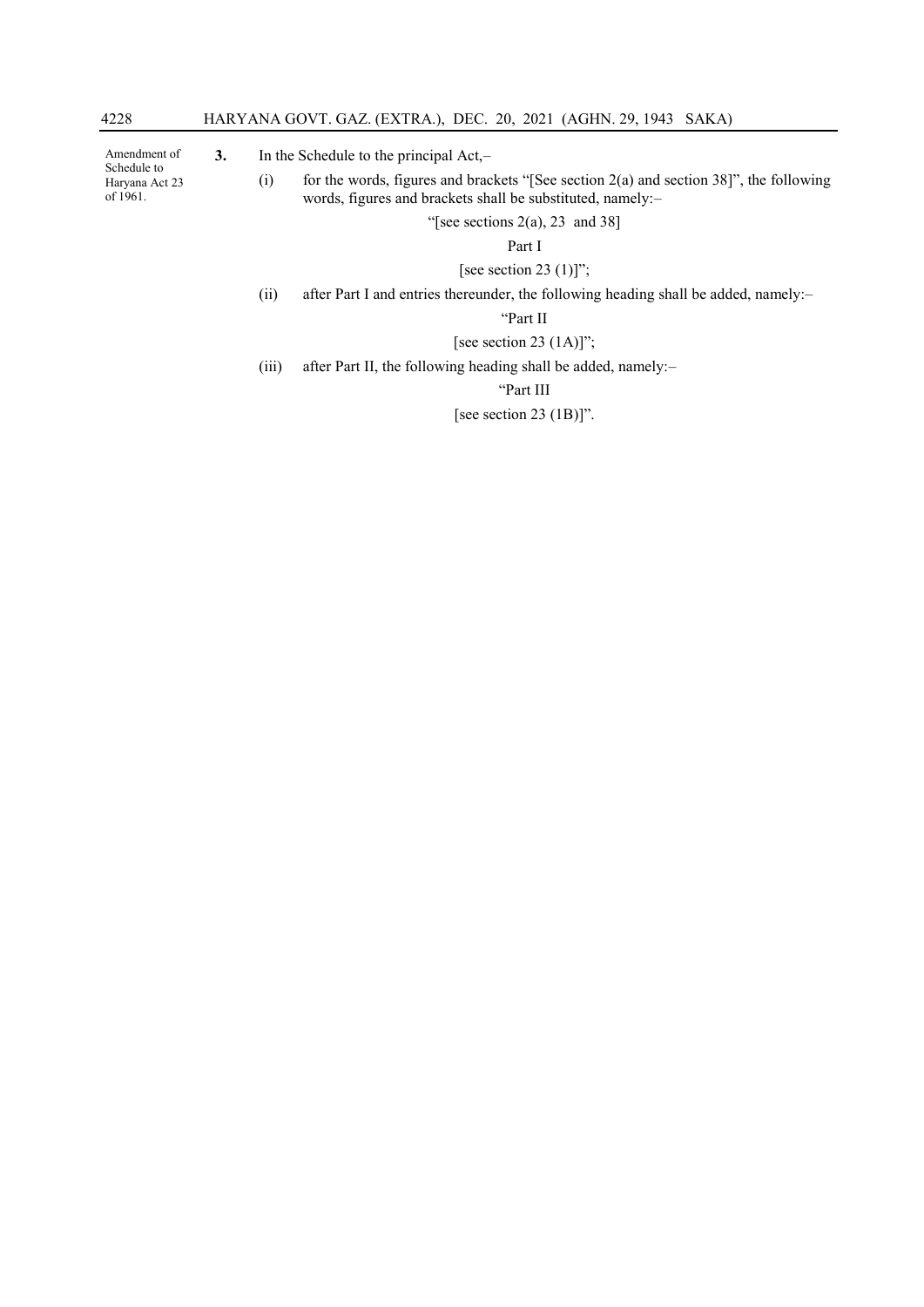# **STATEMENT OF OBJECTS AND REASONS**

The Haryana Agricultural Produce Markets Act, 1961 regulates the sale, purchase, processing etc. of the agricultural produces as well as processed product of such agricultural produces as specified in its schedule. However, in certain processing, such processed product are used as raw material and they primarily purchase it from the traders and not from the farmers. Therefore, to achieve the object of "ease of doing business" mission of the Government, it is proposed that an enabling provision should be made to levy market fee on such processing units on lump-sum basis in lieu of ad-valorem basis.

Similarly, the purchase of fruits and vegetables is substantially made in small quantities in mandis and therefore an enabling provision to levy lump-sum fees on the dealers of fruits and vegetables is proposed to achieve the object of "ease of doing business" mission and to minimize the process of enforcement.

It would be appropriate to summarize that the **"Haryana Agricultural Produce Markets (Amendment) Bill, 2021"** intends to achieve the object of "ease of doing business" mission in big way and would also provide remunerative prices to the farmers due to healthy competition amongst the dealers.

 $\mathcal{L}$ 

JAI PARKASH DALAL, Agriculture Minister, Haryana.

Chandigarh: R. K. NANDAL, The 20th December, 2021. Secretary.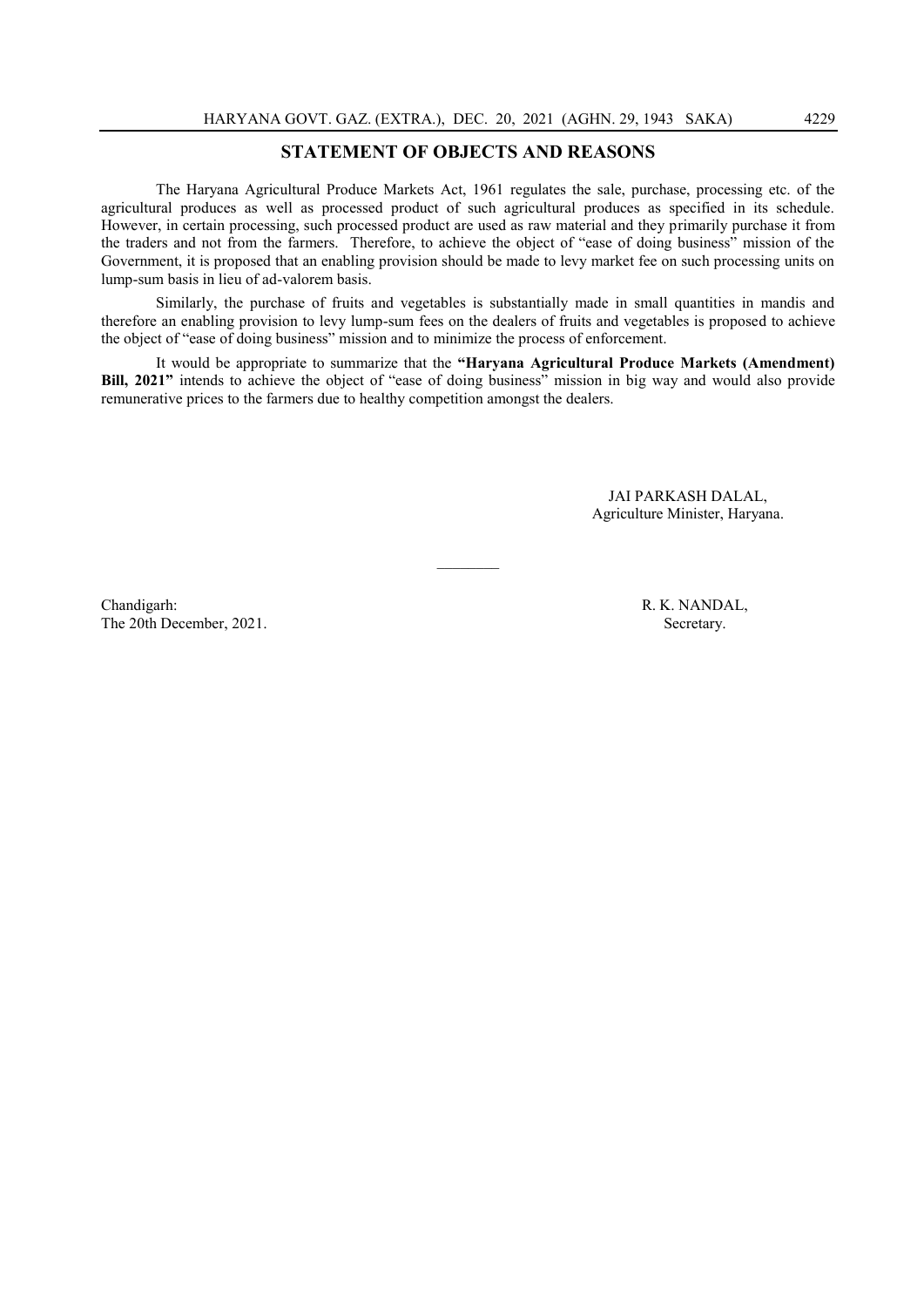[प्राधिकृत अनुवाद]

2021 का विधेयक संख्या 37-एच.एल.ए.

#### हरियाणा कृषि उपज मण्डी (संशोधन) विधेयक, 2021

# हरियाणा कृषि उपज मण्डी अधिनियम, 1961, को आगे संशोधित करने के लिए विधेयक

भारत गणराज्य के बहत्तरवें वर्ष में हरियाणा राज्य विधानमण्डल द्वारा निम्नलिखित रूप में यह अधिनियमित हो :-

संक्षिप्त नाम ।

1961 के हरियाणा अधिनियम 23 की धारा 23 का संशोधन।

यह अधिनियम हरियाणा कृषि उपज मण्डी (संशोधन) अधिनियम, 2021, कहा जा सकता है।  $1.$ 

हरियाणा कृषि उपज मण्डी अधिनियम, 1961 (जिसे, इसमें, इसके बाद, मूल अधिनियम कहा गया है),  $2.$ की धारा 23 की उप–धारा (1) में,–

- "कृषि उपज मूल्यानुसार, ऐसी दर पर" शब्दों के बाद, "अनुसूची के भाग I में यथा विनिर्दिष्ट"  $(i)$ शब्द रखे जाएंगे
- उपधारा (1) के बाद, निम्नलिखित उपधाराएं रखी जाएंगी, अर्थात् :–  $(ii)$

"(1क) कोई समिति, ऐसे नियमों के अध्यधीन, जो राज्य सरकार द्वारा इस निमित्त बनाए जाएं, किसी अनुज्ञप्तिधारी, जिसने इस अधिनियम के अधीन प्रसंस्करण के लिए अनुज्ञप्ति प्राप्त की है और जिसने आगामी प्रसंस्करण के लिए अधिसूचित मण्डी क्षेत्र में ऐसी प्रसंस्कृत कृषि उपज, जो अनुसूची के भाग-II में विनिर्दिष्ट की जाए, खरीदी है या लाई है, पर एकमुश्त फीस उद्गृहीत कर सकती है।

(1ख) कोई समिति, ऐसे नियमों के अध्यधीन, जो राज्य सरकार द्वारा इस निमित्त बनाए जाएं, अधिसूचित मण्डी क्षेत्र में ऐसे फलों तथा सब्जियों, जो अनुसूची के भाग-III में विनिर्दिष्ट किए जाएं, के व्यवहारी से एकमुश्त फीस उद्गृहीत कर सकती है।"।

- मूल अधिनियम की अनुसूची में,-
	- ''{देखिए धारा 2 (क) तथा धारा 38}'' शब्दों, अंकों तथा कोष्ठकों के स्थान पर,  $(i)$ निम्नलिखित शब्द, अंक तथा कोष्ठक प्रतिस्थापित किए जाएंगे, अर्थात् -

 $^{\prime\prime}$ (देखिए धारा 2 (क), 23 तथा धारा 38}

#### भाग $-I$

 $\{\hat{\tau}$ खिए धारा 23 (1)}'';

भाग–I तथा उसके नीचे प्रविष्टियों के बाद, निम्नलिखित शीर्ष जोडा जाएगा, अर्थातः–  $(ii)$ 

#### $"$ भाग $-II$

- {देखिए धारा 23 (1क)}";
- (iii) भाग-II के बाद, निम्नलिखित शीर्ष जोड़ा जाएगा, अर्थात्ः-

''भाग
$$
-
$$
[[

{देखिए धारा 23 (1ख)}''।

1961 के हरियाणा अधिनियम 23 की अनुसूची का संशोधन।

 $3<sub>l</sub>$